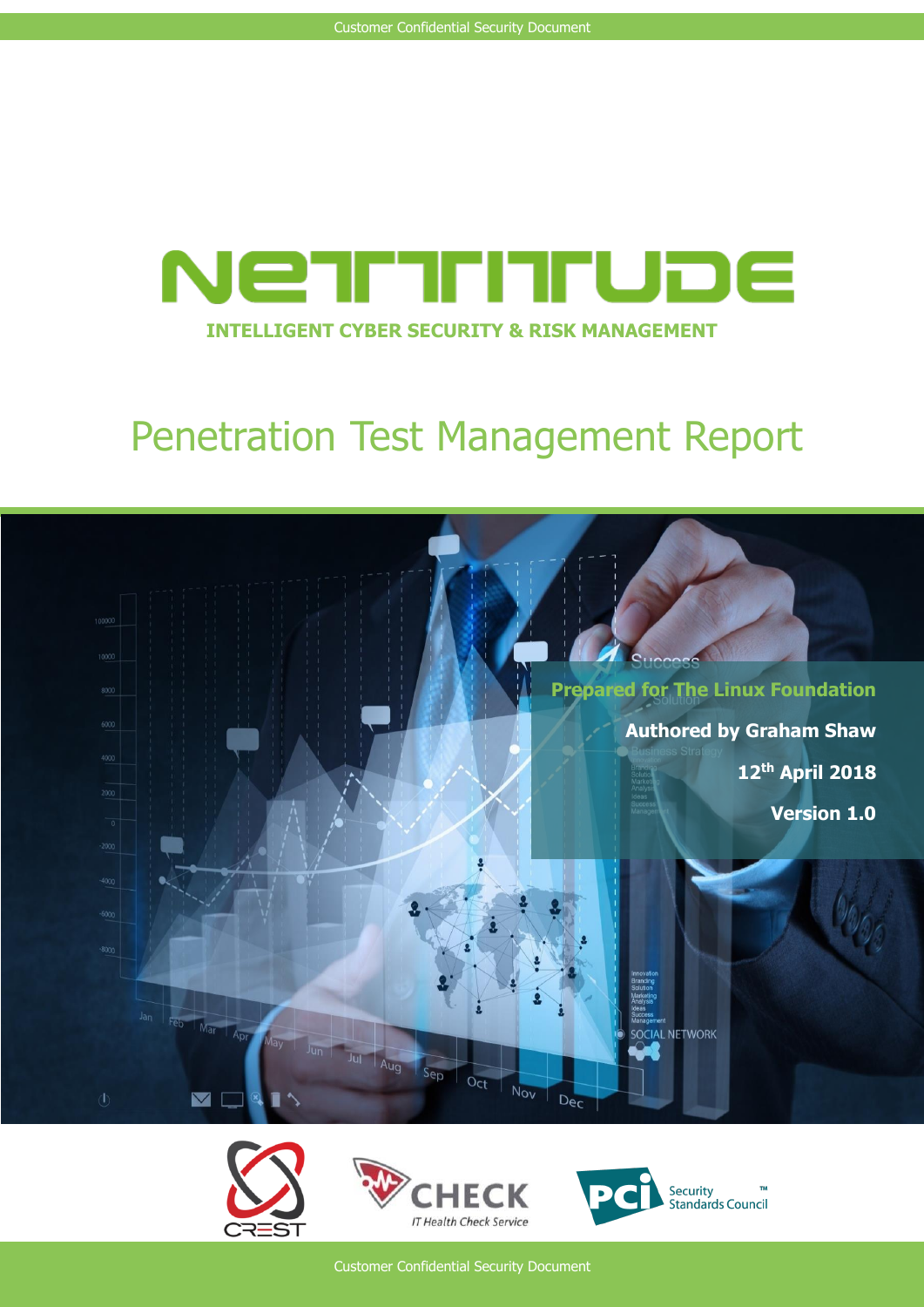

# Penetration Test Management Report

Nettitude provides a wealth of knowledge, expertise and experience in regards to Data Security. We provide comprehensive vulnerability assessment, penetration testing and application assessment services. Our team of dedicated security consultants deliver best in class testing capability as well as strong remediation advice and guidance.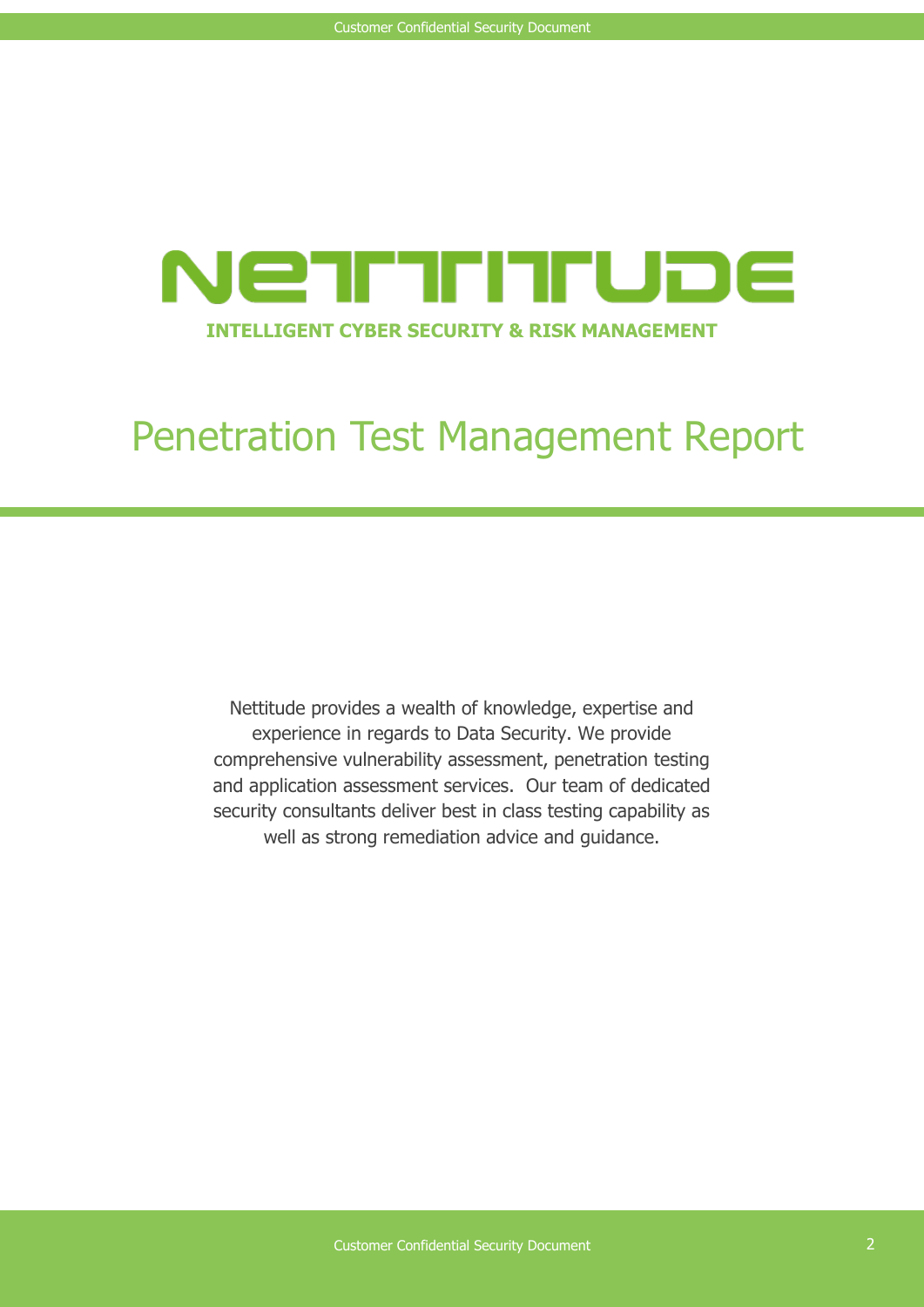## NETITITUDE

### **REPORT CONTENTS**

| $\mathbf{1}$  |  |
|---------------|--|
|               |  |
|               |  |
|               |  |
| $\mathcal{L}$ |  |
|               |  |
|               |  |
|               |  |
|               |  |
| 3             |  |
|               |  |
|               |  |
|               |  |
|               |  |
|               |  |
|               |  |
| 4             |  |
| 5             |  |
|               |  |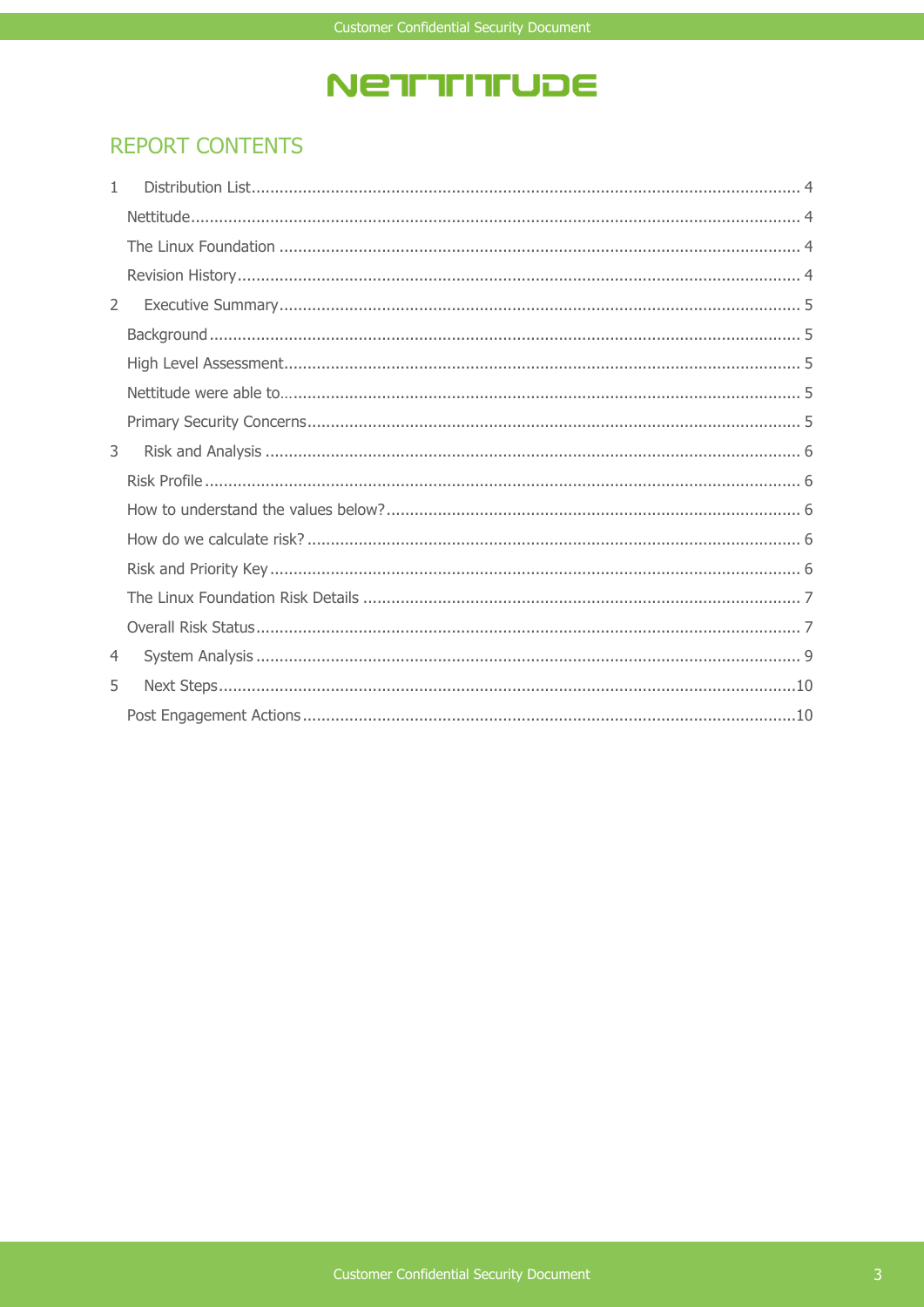## **NETITITITUDE**

### 1 DISTRIBUTION LIST

#### **Nettitude**

| <b>Name</b>        | <b>Title</b>               |
|--------------------|----------------------------|
| Graham Shaw        | <b>Security Consultant</b> |
| Kristopher Vasilik | <b>Account Manager</b>     |

#### The Linux Foundation

| <b>Name</b>  | $\blacksquare$ Title $\blacksquare$ |
|--------------|-------------------------------------|
| David Huseby | Security Maven, Hyperledger         |

#### Revision History

| <b>Version</b> | <b>Issue Date</b>           | <b>Issued By</b>   | <b>Comments</b>          |
|----------------|-----------------------------|--------------------|--------------------------|
| 0.1            | 4 <sup>th</sup> April 2018  | Graham Shaw        | Initial Draft            |
| 0.2            | 10 <sup>th</sup> April 2018 | Jose Lopes         | <b>Quality Assurance</b> |
| 0.3            | 10 <sup>th</sup> April 2018 | Kristopher Vasilik | <b>Quality Assurance</b> |
| 1.0            | 12 <sup>th</sup> April 2018 | Graham Shaw        | Final                    |

The contents of this report belong to The Linux Foundation. They have been provided by Nettitude based on the work detailed within this report and were accurate at the time of testing. Nettitude presents no guarantee that the details in this report are a true reflection of the tested environment at the present time.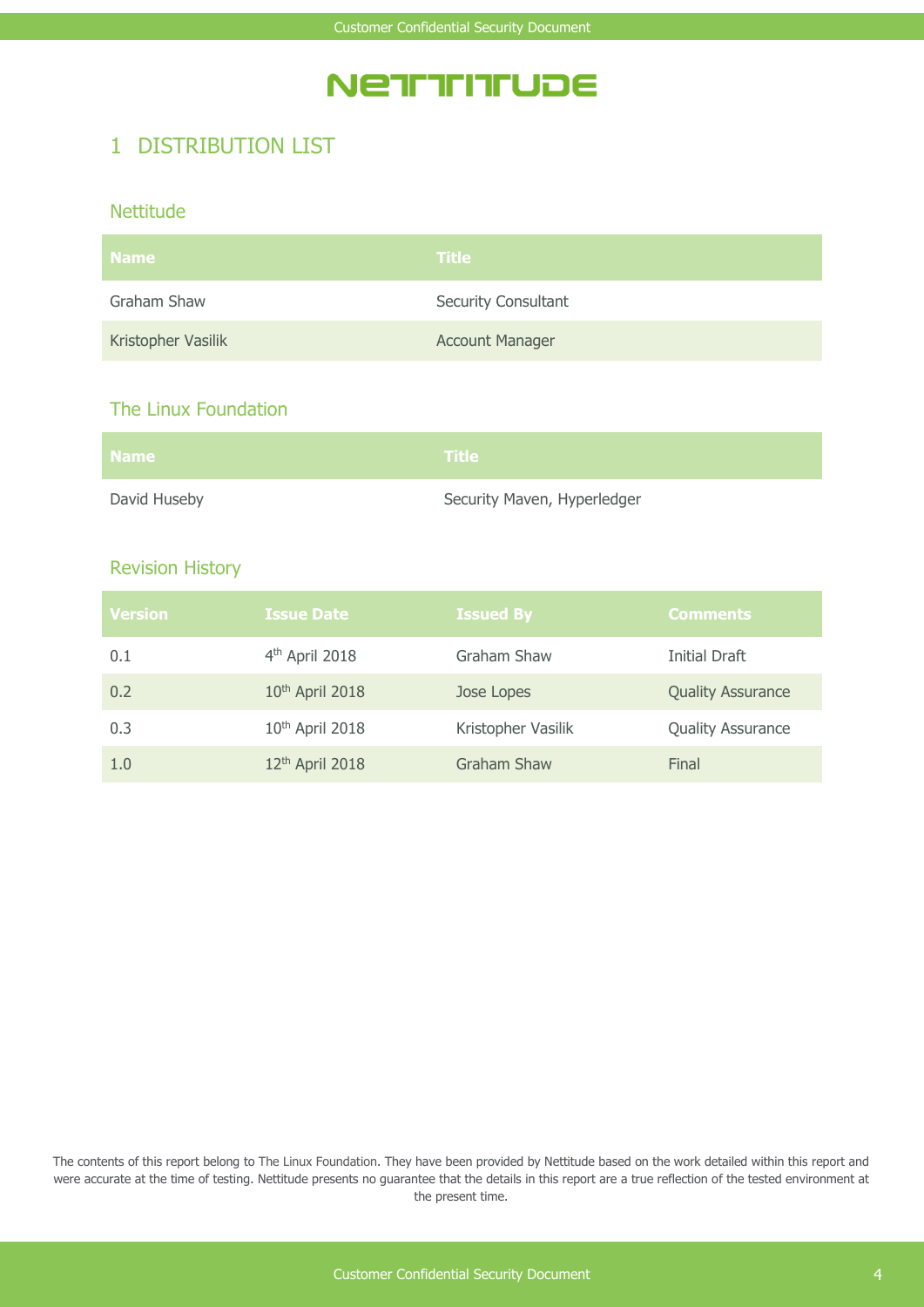## NETTITITUDE

### 2 EXECUTIVE SUMMARY

#### **Background**

The Linux Foundation engaged with Nettitude in February 2018 in order to assess the overall security posture of their Hyperledger Iroha software product.

#### High Level Assessment

Based on The Linux Foundation's risk profile, primary security concerns and the vulnerabilities identified at the point of the engagement, Nettitude have tentatively found Iroha to:

### **REQUIRE IMMEDIATE ATTENTION**



Nettitude were able to…

- Sign an object multiple times using the same keypair, in a manner that Iroha is unable to distinguish from multiple signers.
- Cause memory to leak in a manner that would eventually result in denial of service.
- Show how IP addresses could be made permanently unusable by peers within an Iroha network.

#### Primary Security Concerns

Nettitude worked with The Linux Foundation, prior to this engagement, to investigate and understand the primary security concerns associated with the systems in scope.

These concerns are not exhaustive, but rather represent a method of helping to gauge the severity of the overall risk presented by the systems in scope.

| <b>Concern</b>             | <b>Description</b>                                                                                             | <b>Data Category</b>                         | <b>Result</b> |
|----------------------------|----------------------------------------------------------------------------------------------------------------|----------------------------------------------|---------------|
| Access Control             | Access should not be allowed<br>unless the user has been<br>authenticated and has<br>appropriate authorisation | Confidentiality<br>Integrity                 | <b>FAIL</b>   |
| <b>API Vulnerabilities</b> | The API endpoints should not be<br>vulnerable to exploitation                                                  | Confidentiality<br>Integrity<br>Availability | <b>IFAIL</b>  |
|                            |                                                                                                                |                                              |               |

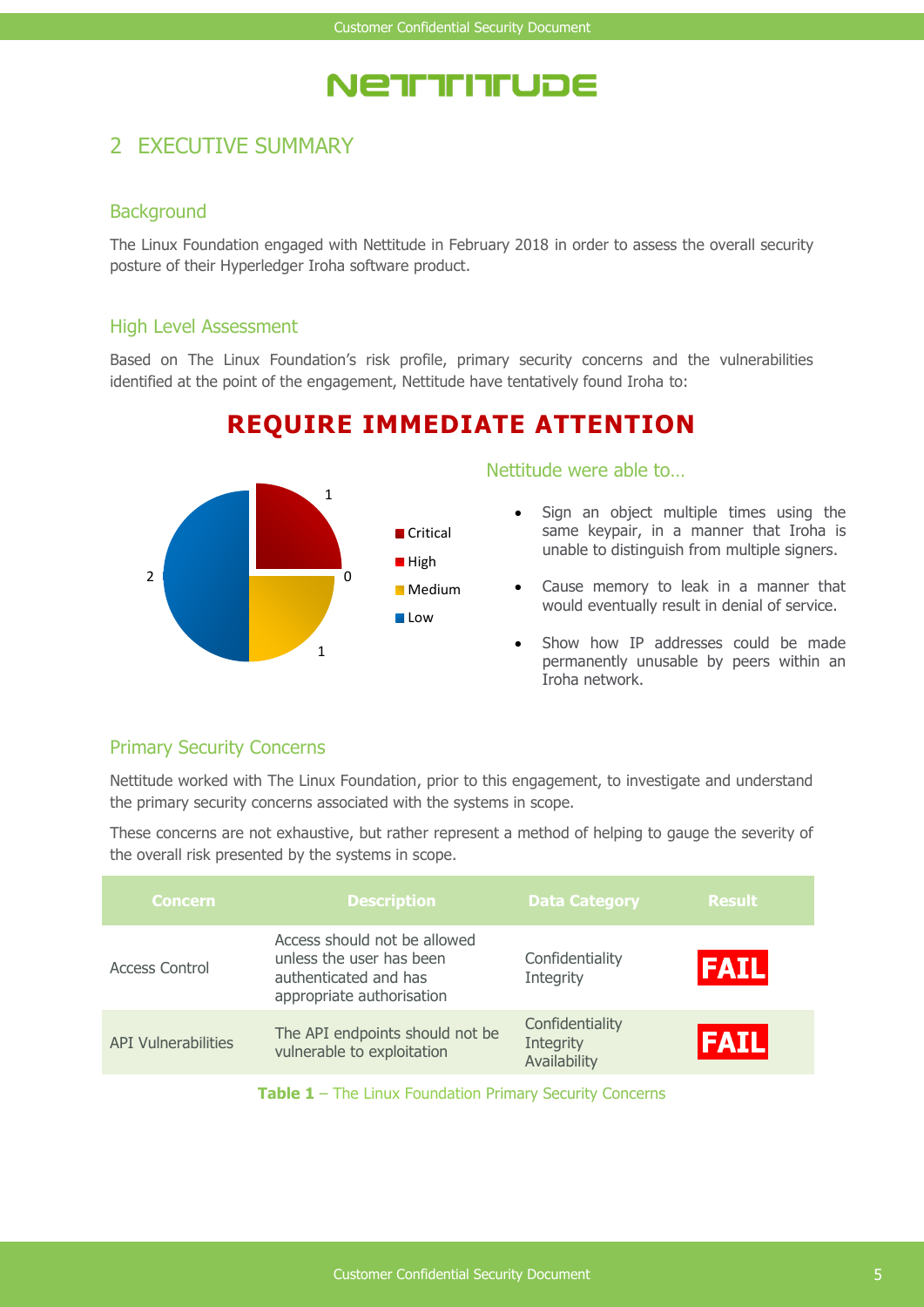## NETTITITUDE

### 3 RISK AND ANALYSIS

#### Risk Profile

Nettitude present the following high level risk profile for The Linux Foundation in order to help contextualise the reasoning behind each findings severity and the overall system rating of 'requires immediate attention'. This is Nettitude's own assessment, based on their knowledge and understanding of The Linux Foundation, as an organisation.

#### How to understand the values below?

All risks should be run through your own internal risk register and methodology. The aim below is to provide you with a benchmark and a stake in the ground. We have only had a glimpse of the data you hold, and have based the impact on your business on industry equivalents. It's very important that you re-assess and understand these values according to your business and its risk appetite.

#### How do we calculate risk?

In brief, assets have values which if compromised will have an impact on your business (reputation, ability to function, fines, etc). Weaknesses (or vulnerabilities) allow threats to access/disrupt these assets. The location of the vulnerability will determine the likelihood of the weakness to be exploited.

Risk is a factor of the vulnerability, the impact and the likelihood. Threats need to be considered, but these are outside the scope of this work (See [ISO31000](http://www.iso.org/iso/home/standards/iso31000.htm) for a detailed methodology).



#### Risk and Priority Key

The following key shows how the level of risk and priority will be represented within this report.

**Critical** High Medium Low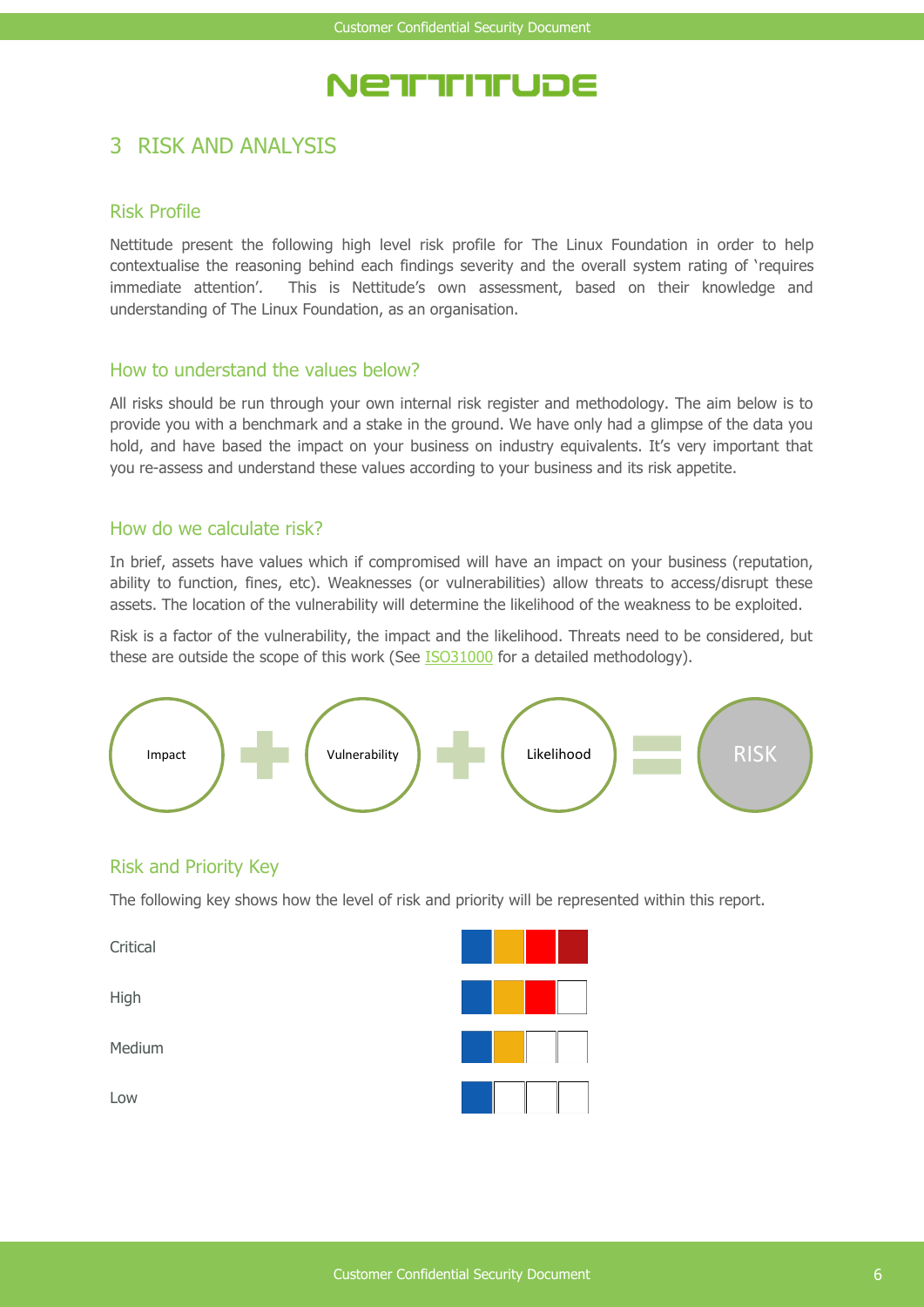## NETITITITUDE

#### The Linux Foundation Risk Details

The table below shows the values calculated for this environment.

| <b>Risk Factor</b> | Grade | <b>Reasoning</b>                                                                                                                                                                                                                                                                                                                                                                                                                                                                                                                                                                                                                                                                                                                                                                                                                                                                                                                                            |
|--------------------|-------|-------------------------------------------------------------------------------------------------------------------------------------------------------------------------------------------------------------------------------------------------------------------------------------------------------------------------------------------------------------------------------------------------------------------------------------------------------------------------------------------------------------------------------------------------------------------------------------------------------------------------------------------------------------------------------------------------------------------------------------------------------------------------------------------------------------------------------------------------------------------------------------------------------------------------------------------------------------|
| Impact             |       | Hyperledger Iroha is intended for use in high-risk,<br>security-critical environments. In<br>addition<br>to<br>managing valuable<br>if<br>digital<br>assets<br>itself,<br>compromised it could act as a gateway to other<br>high-value systems.                                                                                                                                                                                                                                                                                                                                                                                                                                                                                                                                                                                                                                                                                                             |
| Vulnerability      |       | Blocks can be signed multiple times using the<br>same keypair, in a manner which Iroha is unable<br>to distinguish from multiple signers. If such blocks<br>can be propagated (which has not been proved<br>but seems likely), this would allow a roque peer to<br>unilaterally add blocks to the blockchain, thereby<br>comprehensively undermining its integrity.<br>Proposals can similarly be signed by multiple<br>users. If the multi-signatory account feature was<br>functional (which it was not at the time of<br>testing), this would have allowed individual<br>signatories to unilaterally authorise a transaction<br>which ought to require multiple signatories.<br>A memory leak was found which could potentially<br>be used to cause a denial of service.<br>Peers can only be added, and once added their<br>public keys cannot be changed. Amongst other<br>concerns this would allow IP addresses to be put<br>permanently beyond use. |
| Likelihood         |       | Multiple signing requires that the threat actor have<br>possession of an authorised keypair, either for a<br>peer or a user as appropriate. This requires either<br>an insider or a two-stage attack. Neither is<br>unachievable, and the stakes could be high,<br>therefore likelihood is assessed to be high for<br>blocks and medium for proposals.<br>The memory leak would be of dubious utility to an<br>attacker due to its low rate, even if the need for<br>authentication were overcome. The likelihood of it<br>happening is assessed to be very low. Similarly for<br>putting IP addresses beyond use, due to the need<br>for the CanAddPeer capability.                                                                                                                                                                                                                                                                                        |

#### **Table 2** – The Linux Foundation Risk Breakdown

#### Overall Risk Status

The overall risk for the environment under review for The Linux Foundation is shown below: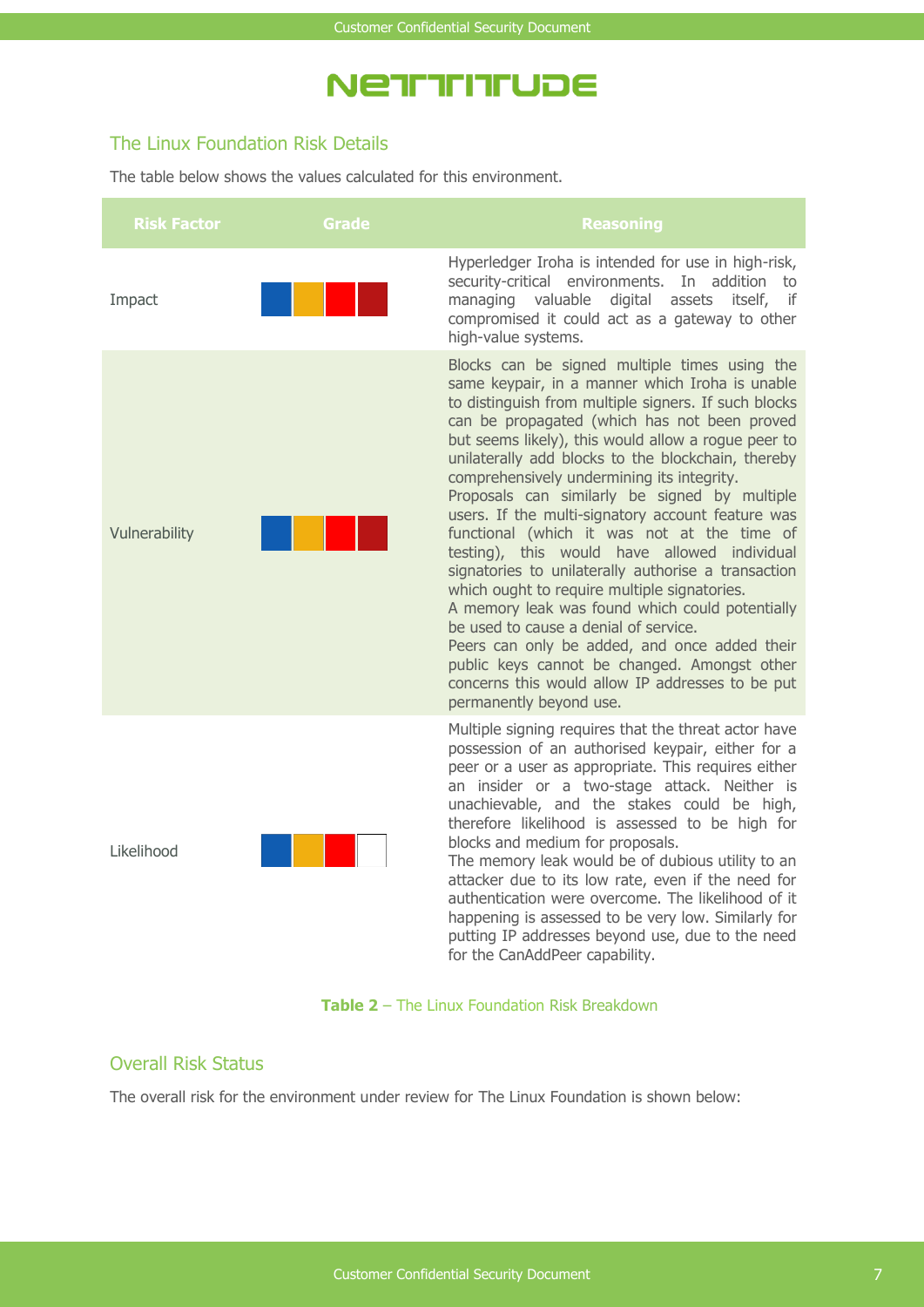#### Ne<sup>.</sup> **TETERUDE**



The Linux Foundation may perceive their risk profile to differ from what is presented in this section, in which case Nettitude would be happy to engage and discuss.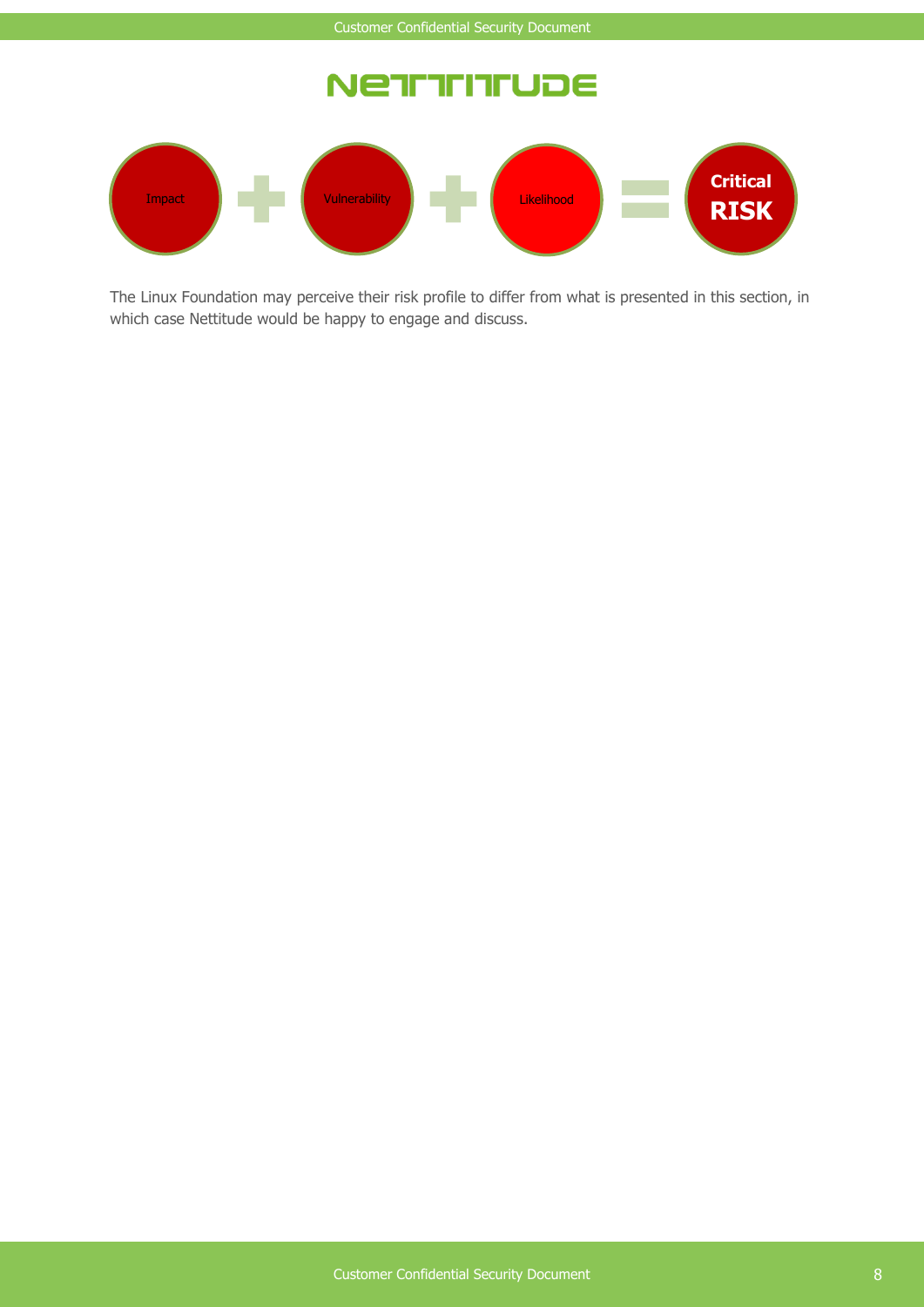## NETTITITUDE

### 4 SYSTEM ANALYSIS

Blocks should only be added to the blockchain when a supermajority of peers have voted that this should happen. These votes, in the form of signatures, are recorded in the blockchain, and they are checked when the blockchain is validated.

Unfortunately, Iroha does this on the basis that the number of distinct signatures attached to a block is equal to the number of unique peers which have signed it, the unstated assumption being that you can't have two distinct signatures for the same message and keypair.

This would be a correct assumption if the only way to generate compatible signatures was to use a standard implementation of the ed25519 signature algorithm on which Iroha relies. However, Nettitude was instead able to devise a modified (but compatible) algorithm which produces a different signature each time it is applied. There is no practical limit to the number of signatures that can be produced using a single keypair, therefore it is a straightforward matter to generate enough to form what appears (so far as the Iroha software is concerned) to be a supermajority.

If blocks signed in this way can be made to propagate throughout the network, a single rogue peer would be able to unilaterally add blocks to the blockchain, without first having to form a consensus. This would comprehensively undermine the integrity of the blockchain. In particular it would turn the distributed nature of an Iroha network from an asset into a liability (since any peer would be able to execute the attack).

Nettitude has confirmed that the signing algorithm works, and that Iroha treats the resulting signatures as both distinct and valid. A proof of concept has been demonstrated for a similar attack against multi-signatory accounts. This is sufficient for Nettitude to be very confident, at a minimum, that there is a serious weakness in the code which ought to be fixed.

In the absence of a working end-to-end demonstration, Nettitude is not yet fully confident that this vulnerability is exploitable. However, the available evidence points towards that being the case, and an initial discussion with a member of the Iroha development team reached the same conclusion.

A similar type of attack would have been possible against the multi-signatory account feature if it was functional (which it was not at the time of testing). This has been demonstrated to a high degree of confidence.

There is a slow memory leak in Iroha which could conceivably be used to mount a denial of service attack (although the number of transactions required would be very large).

Finally, Iroha has an 'add peer' command, which allows a peer to be added to the network with a given IP address and public key, but there is no way to reuse that IP address with a different key. This would allow an attacker with sufficient privileges to place any number of unused IP addresses permanently beyond use.